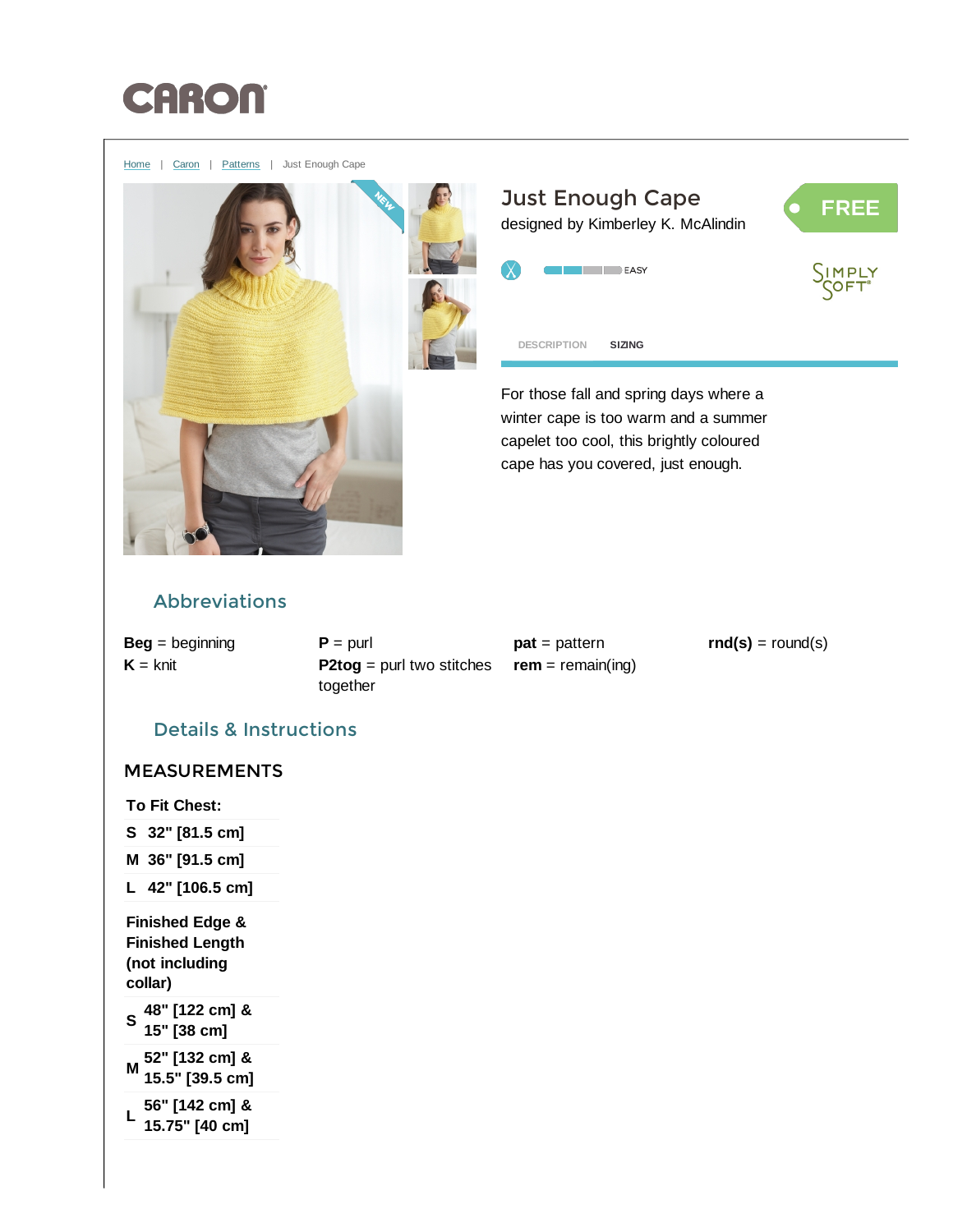# MATERIALS

Simply Soft

|                    | Sizes S |   | м |   |
|--------------------|---------|---|---|---|
| Shade Change Color |         |   |   |   |
| no longer Here     |         | ຈ | 4 | 5 |
|                    |         |   |   |   |

Size U.S. 8 (5mm) circular needle, 24 "/60cm long, or size to obtain gauge Size U.S. 9 (5.5mm) circular needle, 24"/60cm long Size U.S. 10 (6mm) circular needle, 24"/60cm long Stitch marker. Yarn needle.

## GAUGE

In Stockinette stitch, 18 sts and 24 rnds = 4"/10cm, using size 8 (5mm) needle.

### INSTRUCTIONS

Garter Ridge Pattern: (any number of sts) Rnds 1, 3, and 5: Purl. Rnds 2, 4, and 6-8: Knit. Repeat Rnds 1-8 for Garter Ridge pat.

2x2 Rib: (multiple of 4 sts) All Rnds: \*K2, p2; repeat from \* to end.

#### CAPE

With size 8 (5mm), CO 216 (234, 252) sts. Join, taking care not to twist sts; placing marker at beg of rnd. Work in Garter Ridge pat until piece measures 9.5 (10, 10.5)"/24 (25.5, 26.5)cm from beg, ending ready to work a purl rnd.

Dec Rnd 1: [P4, p2tog] 36 (39, 42) times - 180 (195, 210) sts rem.

Work even until piece measures approximately 12.5 (13, 13.25)"/32 (33, 33.5)cm from beg, ending on a knit rnd. Dec Rnd 2: [P3, p2tog] 36 (39, 42) times - 144 (156, 168) sts rem.

Work even until piece measures 14 (14.5, 14.75)"/35.5 (37, 37.5)cm from beg, ending with a knit rnd.

Dec Rnd 3: [P2, p2tog] 36 (38, 40) times, [P2tog] 0 [2, 4] times - 108 (116, 124) sts rem.

Work even until piece measures approx 15 (16.5, 18)"/38 (42, 45.5)cm from beg, ending with Rnd 6 of Garter Ridge pat.

#### COLLAR

Change to 2x2 Rib; work even for 5 rnds. Change to size 9 (5.5mm) needle; work even for 35 rnds. Change to size 10 (6mm) needle; work even for 10 rnds. BO all sts in 2x2 Rib pat.

#### **FINISHING**

Block piece to measurements.

Using yarn needle, weave in ends.